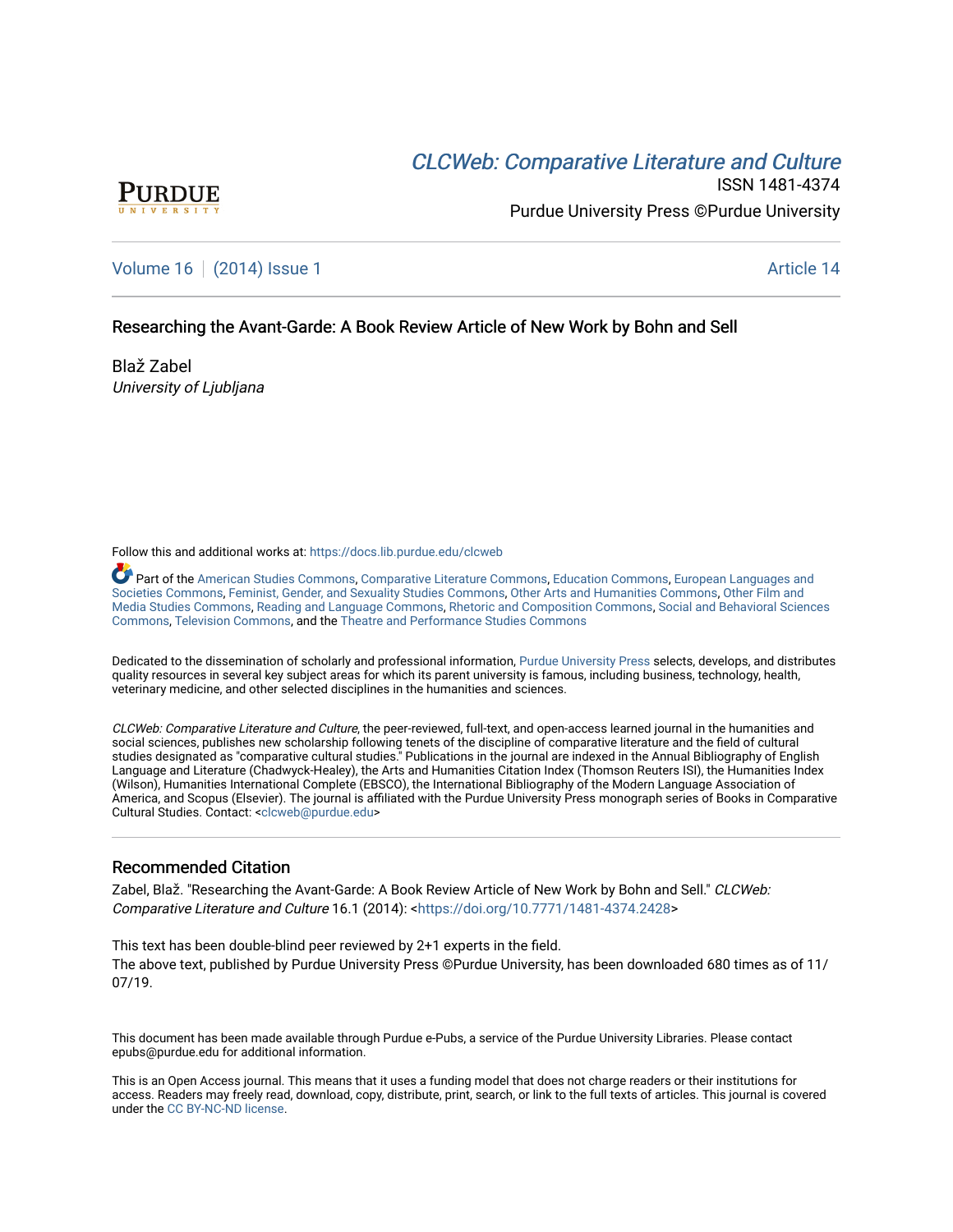# **PURDUE** UNIVERSITY PRESS <http://www.thepress.purdue.edu>



ISSN 1481-4374 <http://docs.lib.purdue.edu/clcweb> Purdue University Press ©Purdue University

CLCWeb: Comparative Literature and Culture, the peer-reviewed, full-text, and open-access learned journal in the humanities and social sciences, publishes new scholarship following tenets of the discipline of comparative literature and the field of cultural studies designated as publication of articles, the journal publishes review ar Library Series. Publications in the journal are indexed in the Annual Bibliography of English Language and Literature (Chadwyck-Healey), the Arts and Humanities Citation Index (Thomson Reuters ISI), the Humanities Index (Wilson), Humanities International Complete (EBSCO), the International Bibliography of the Modern Langua Literature (Chadwyck-Healey), the Arts and Humanities Citation Index (Thomson Reuters ISI), the Humanities<br>Index (Wilson), Humanities International Complete (EBSCO), the International Bibliography of the Modern Langua-<br>ge raph series of Books in Comparative Cultural Studies. Contact: <clcweb@purdue.edu> ; and social sciences, publishes new scholarship following tenets of the discipline of comparative<br>and the field of cultural studies designated as "comparative cultural studies." In addition to the publishes review articles of scholarly books and publishes research material in its access learned journal in the<br>ie discipline of comparative<br>studies." In addition to the ticles of scholarly books and publishes research material in its<br>exed in the Annual Bibliography of English Language and<br>ities Citation Index (Thomson Reuters ISI), the Humanities<br>EBSCO), the International Bibliography of

### Volume 16 16 Issue 1 (March 2014) Article 14 Blaž Zabel,

"Researching the Avant-Garde: A Book Review Article of New Work by Bohn and Sell" <http://docs.li <http://docs.lib.purdue.edu/clcweb/vol16/iss1/14>

> Contents of *CLCWeb: Comparative Literature and Culture* 16.1 (2014) <http://docs.lib.purdue.edu/clcweb/vol16/iss1/ http://docs.lib.purdue.edu/clcweb/vol16/iss1/>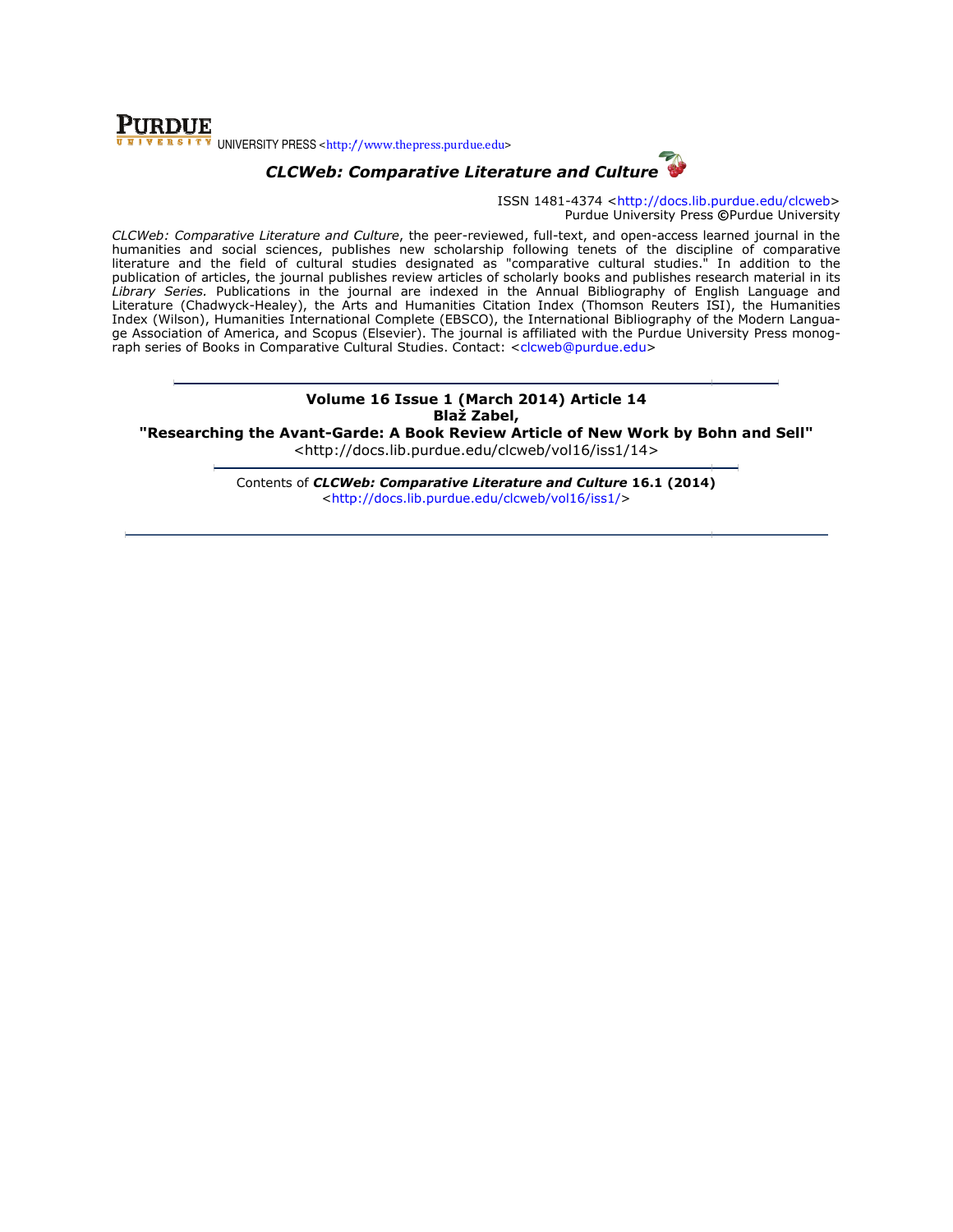#### Blaž ZABEL

#### Researching the Avant-Garde: A Book Review Article of New Work by Bohn and Sell

The avant-garde has always been a difficult field to grasp as it is difficult to define what it actually is. It can signify a specific artistic movement in the beginning of the twentieth century, usually defined as the "historical avant-garde." However, the term avant-garde can signify later and even contemporary artistic production, sometimes called the "neo-avant-garde" (see Foster). Further, the term avantgarde can even signify different social and political tendencies: whatever it may be, it is spanning across different media of art and often using intermediality to express ideas. It can be understood as an international phenomenon with various and often contradictory currents and that form around different centers such as metropolises, leading authors, artistic groups, or manifestos. I review two recent studies dealing with the avant-garde: The Avant-garde Imperative: The Visionary Quest for a New Language by Willard Bohn (2013) and the second The Avant-garde: Race religion war by Mike Sell (2011). They both tackle the questions outlined above, approaching them, however, with different methodological presumptions: Bohn in the frame of the traditional comparative literary studies and Mike Sell from the perspective of cultural studies.

Bohn starts The Avant-garde Imperative with a short theoretical definition of the avant-garde movement and a critical commentary on Peter Bürger's idea of the avant-garde as "an attack on the status of art in the bourgeois society" (49). In contrast, Bohn proposes that all avant-garde movements created meaningful art and that they wanted to reinvent art by transcending the boundaries. This is the reason artists moved away from realism and began to explore subjective reality or attempted to form a new reality, a reality of/for the future. However, this was not sufficient: if the avant-garde had wanted to realize visionary ideas, they needed to invent a new language, a thoroughly new way of expressing those ideas as Bohn writes: "perception is essentially a form of cognition, and cognition is essentially a form of perception. So important were the vision and expression to the vanguard enterprise that this double quest soon became obligatory — an avantgarde imperative" (6). All other characteristics of the avant-garde, such as intermediality, enthusiasm for technology, or the fact that only a small minority of artists could belong to the avant-garde thus derive from the basic avant-garde imperative. In his second chapter Bohn analyses the reception of the idea of the fourth dimension introduced by Albert Einstein (special theory of relativity in 1905 and general theory of relativity in 1916). Bohn analyses different manifestations of the fourth dimension in literature, especially whether it is perceived as space or as time. He provides two examples: while Marcel Proust in A la recherche du temps perdu defined the fourth dimension as Time and at the same time discovered involuntary memory as a time machine, the cubist painters of the Puteaux School understood the fourth dimension as a new kind of space. Further, Amado Nervo depicted the fourth dimension as the domain of human soul, dreams etc., that everyday senses are not aware of. After Einstein's theory became known, so did the artistic world respond: Robert Müler, for example, predicted the new era ushered by Einstein's theory, while Rolando Martel, a poet from Buenos Aires, wrote a tribute to Einstein. Bohn concludes his chapter with an ascertainment that the idea of the fourth dimension and especially that of relativity had a significant effect on the avant-garde. However, for most of the important figures of the avant-garde (e.g., Guillaume Apollinaire, Max Weber, William Carlos Williams, Ezra Pound), it represented the creative imagination often conceived as spatial or temporal voyage.

In his third chapter, Bohn discusses works by Giorgio de Chirico, especially of those from his metaphysical period which spanned from 1909 to 1919. The main focus of Bohn's argumentation is the interpretation of de Chirico's 1914 Portrait of Guillaume Apollinaire which is not a classical portrait; rather, it is a painting from a series of works which Apollinaire himself chose as his representation. For the purpose of its interpretation, Bohn examines the influence of Friedrich Nietzsche on de Chirico, as well as those of classical statue (see also Green). Bohn identifies the bust of the statue in the Portrait of Guillaume Apollinaire as a cloaked portrayal of Apollo Belvedere and the silhouette in the back as being Dante Alighieri. Since both elements define the work of art as "a song of creation," the link to Apollinaire becomes more clear and expressive. Moreover, Bohn uses these findings for the reinterpretation of other works from de Chirico's metaphysical period among them the Mystery and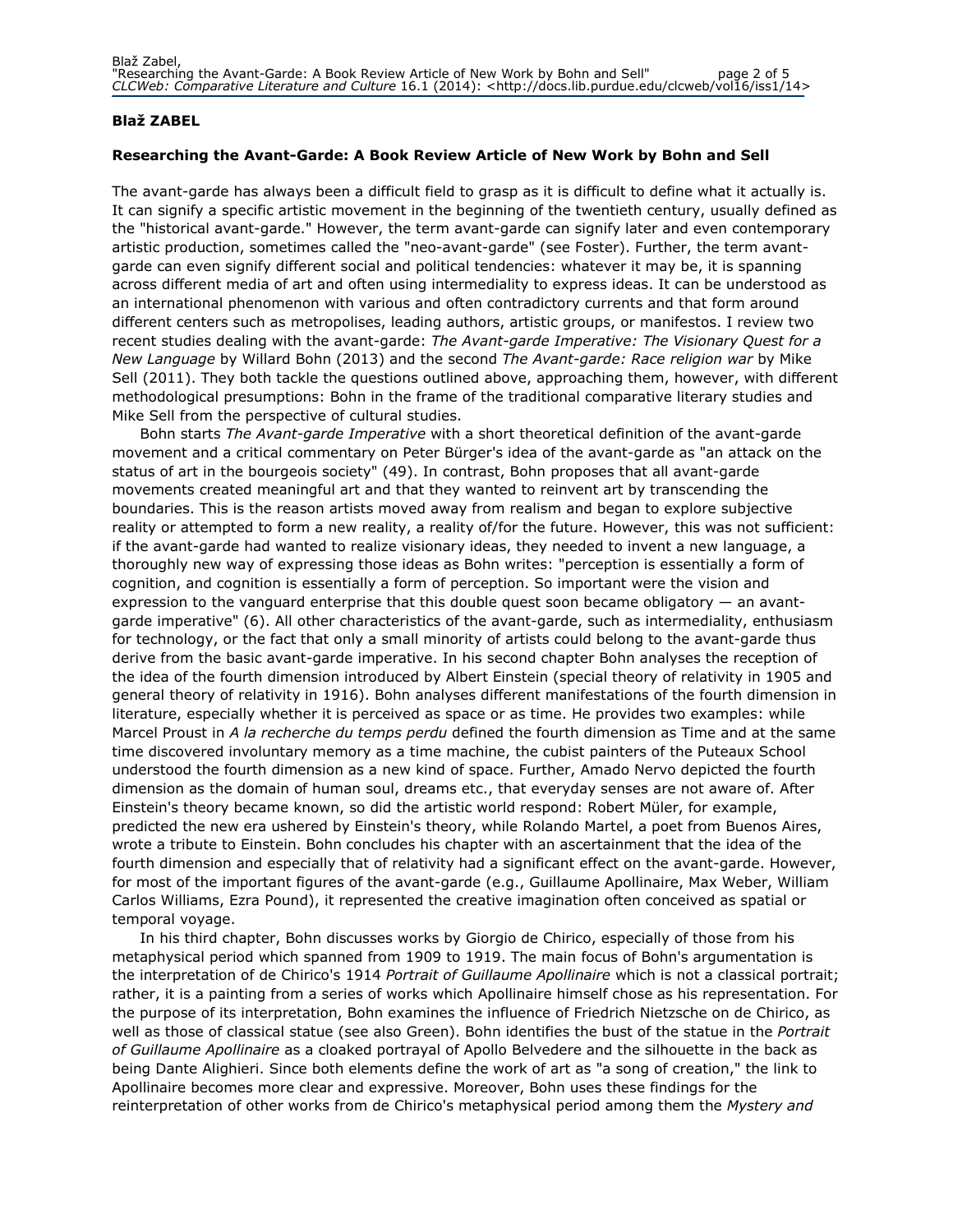Melancholy of a Street and various "mannequin" paintings such as The Seer, The Enigma of the Oracle, and The Phantom.

The fourth chapter is devoted to the literary surrealist movement led by André Breton, which "sought to examine the unconscious realm by means of the written or spoken word" (77). Bohn first examines the manifesto of surrealism and stresses several key points: the role of irrational impulses, le merveilleux as exacerbated beauty, the supreme point where contradictions cease to exist, the idea of l'amour fou, and the surrealists' affiliation with Marxism. All these needed the implication of the avant-garde imperative: a combination of a new worldview with a radically new style of creation. For this purpose Bohn analyses several surrealistic word games Breton preformed and later published with his colleagues. The first game involved a question and a response in total ignorance of the preceding question: one person wrote down a question while the other wrote the response without reading the question beforehand. In this way, the surrealists wanted to express the irrational and the supreme point of antithetical synthesis: "As surrealist metaphors, surrealist dialogues juxtapose two apparently unrelated realities that, when the construction is successful, turn out to have something in common" (86). The word games can be divided into four categories: the first and the biggest group consists of what questions followed by a response, the second one of why questions, the third group does not have any fixed form, and the last group of word games involves merging two parts of a single sentence either without specified form or in a hypothetical construction. Bohn argues that many of the question-response dyads succeed in creating a meaningful and poetic micro-narrative, the most successful being the what? dyad and the hypothetical sentence construction. All other forms are, in Bohn's opinion, less convincing artistically.

In chapter five Bohn analyses F.T. Marinetti's aeropoetry. Bohn follows Noëmi Blumenkranz-Onimus's classification and divides aeropoems in three groups: the first group of poems describes what it feels like to fly and as a demonstration Bohn presents a poem by Piero Anselmi. The second group consists of poems which describe what one can see from an aeroplane as for example Aeropoema futurista della Sardegna by Gaetano Pattarozzi and the third group employs an aeroplane as a symbol or a metaphor. Interestingly, the symbolism of an aeroplane was not only used in poems, but also in poetry contests inaugurated by Marinetti: the winner of the contest would be crowned in a flying aeroplane. Furthermore, the poetry of the third group was also popular for expressing admiration for fascism as for example in Pino Masnata's poem "Fascismo. Aeropoesia in parole in libertà." The last group of aeropoetry used an aeroplane as a motif rather than as a metaphor. As for later aeropoetry, it changed in parallel to technology development and it often used motives of aerial warfare, parachuting from aeroplanes, tributes to specific pilots (mostly aerial aces), and technological innovations in aeronautic industry (for example, the invention of seaplanes). In his concluding chapter Bohn discusses the end of the avant-garde. In his opinion, Marinetti's turn to Catholicism in his "L'aeropoema di Gesù" drafted in 1943 and 1944 signifies the end of the futuristic movement. Excluding what Bohn calls a "partially recognizable neo-dada" surrealism, the last avant-garde movement still active, ended in 1966 with the death of Breton. Bohn thus identifies surrealism as the most important and widely known avant-garde movement.

If Bohn's The Avant-garde Imperative stays in line with traditional methods of literary history and the history of art, Sell's The Avant-garde proves to be the opposite, since he tackles the avant-garde from the perspective of cultural studies: "I try here to expand the framework of avant-garde studies in order to bring in the story groups, individuals, ideas, genealogies and implications that have been ignored or overlooked" (3). Further, the Sell thinks of the avant-garde as a performance and investigates the sociological and political aspect of the avant-garde, which results in transnational, intercultural, and even more importantly, transhistorical perspective of the avant-garde itself. Sell does not limit himself to the so called "historical avant-garde," but goes back to the nineteenth century and identifies the heritage of the avant-garde in political and social issues. Further, Sell questions the very basis of Bürger's theory of the avant-garde, when he demonstrates that the avantgarde is far from being trans-institutional. As he demonstrates with an analysis of the relations between academic institutions and the avant-garde movement and with the demonstration of its canonization, the avant-garde is always linked to some kind of an institution. Taking this into account, Sell formulates his own definition of the avant-garde: "The avant-garde is a minoritarian formation that challenges power in subversive, illegal and alternative ways, usually by challenging the routines,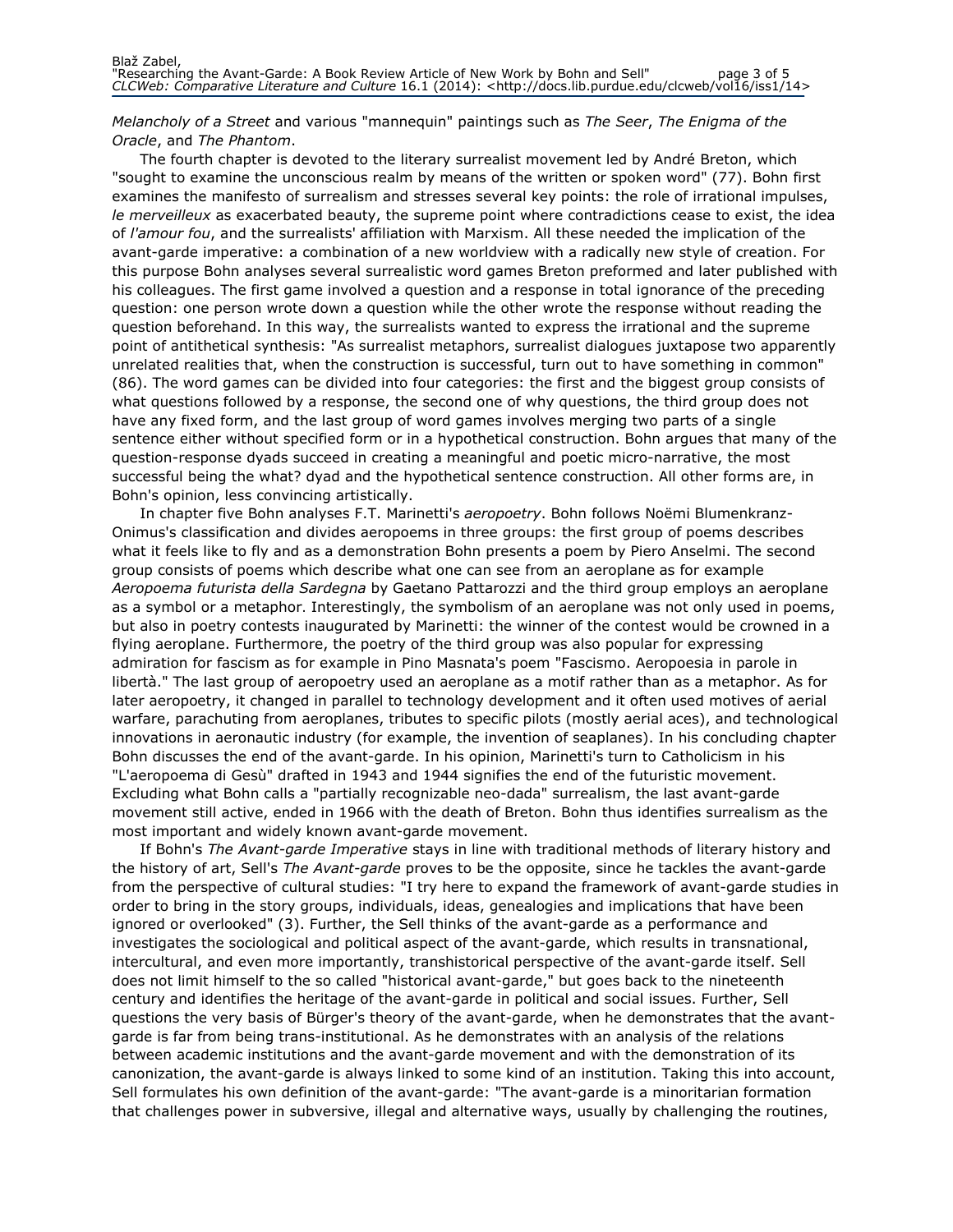assumptions, hierarchies and/or legitimacy of existing political and/or cultural institution" (41). This definition not only widens the field of the study of the avant-garde, but shifts its focus on minority and the minoritarian formations. The decision to look into three transhistorically political and social aspects of the avant-garde (race, religion, and war) thus seems a logical progression.

Sell opens the first part of his book  $-$  race in avant-garde art  $-$  with a presentation of The Futurist Cookbook and the racist tendencies in futurism thus demonstrating the dark side of some of the avant-garde movements. Although the influences of African, Oceanian, and South American art on different vanguards such as cubism are well known (see Janson, Davies, Denny, Hofrichter, Jacobs, Roberts, and Simon), Sell argues that most European artists perceived it as "primitive art" with all the negative ideological prejudices and that this resulted in a Eurocentric view and the Europeanization of non-European art, a process that took place within museums and private collections. Surrealists, however, stand out as a group opposing racism, colonialism, and chauvinism. An example can be found in René Crevel's work. Eventually, this surrealistic support for the Other resulted in the (unfortunately) less known Caribbean surrealism. Taking into account the racist tendencies, Sell finds many parallels in the South African Afrikaner Broederbond, a small group challenging the majority that eventually acquired the position of power. Another example of avant-garde thought can be found in Henri de Saint-Simon's work, an inventor of the word avant-garde and his racist theory, which influenced the medical personnel and their assistance in colonization of Algeria. Frantz Fanon, however, was an outspoken opponent of French colonial politics and an active supporter of Algerian independence. Nevertheless, Sell identifies similar techniques used by colonial French medical personnel. This paradox takes Sell to another problematic issue of minority and European colonialism, namely the notion of theatricality of race and anti-racist struggle. In Sell's opinion, "race" is basically theatrical, but this theatricality has taken a harsh reality of its own. In the following chapter Sell demonstrates this notion with a comparison of the "gypsies" and bohemianism. The Roma people are a clear example of how a history of stereotyping, violent movements against and many legends forged around them, resulted in theatrical reality of this particular minority. Their authenticity thus cannot be fully determined, let alone understood, without this historically formed theatricality. Another minoritarian group associated with the Roma are the bohemians, who were the first to define what is today known as cultural politics. However, their view of the Roma was basically that of authenticity, which was just another form of their theatricalization. Eventually, this resulted in a so-called cultural turn of the avant-garde: a turn from the military concept of the avant-garde to that of arts activism. Furthermore, the cultural turn of the avant-garde produced a reaction of artistic production control formed in various anti-avant-garde politics. The milestone in this repressive tradition was the thought of Max Nordau: he levelled the artistic and cultural production with racist theory and coined a wellknown and one of the most important terms for the contemporary studies of the avant-garde, that of "degenerate art." At the end of the chapter Sell analyses three possible — although in his opinion not fully successful — alternatives to racism in the form of modern performances such as by Coco Fusco, Guillermo Gómez-Peña, the activist group WochenKlausur, and those by Dwight Conquergood.

Sell devotes in the second part of his book to the relationship between the avant-garde and religion and he once more tackles Bürger's theory, this time with the assumption that any theory of the avant-garde must start with a critique of religion, an argument which, linked with the idea of the avant-garde as *l'art pour l'art*, projects the complete differentiation of avant-garde and religion. First, Sell defines religion by stressing what in his opinion its five main aspects are: religion as a way of thinking, as an institution, as a cultural practice, as embodiment, and as a collection of things (i.e., its materiality). Sell demonstrates his argument with a number of spiritualities which influenced avantgarde movements: mysticism (especially that of Emanuel Swedenborg), occultism, alchemy, nihilism (especially the influences of Nietzsche), and even Buddhism. The avant-garde was influenced by German expressionism and Sell points to Max Beckmann, Ernst Toller, and Nolde. Moreover, even some of the more recent (political and military) actions which show vanguard tendencies utilize religion for their purposes and Sell discusses Argentina's Dirty war, military strategy in Guatemala, Kosovo, and Mozambique, Christian Evangelism in the U.S., Gush Emunim in Israel, and Sayyid Qutb. Sell concludes that the exclusion of religion in avant-garde studies is a fallacy since every avant-garde movement is a religious critique of different religious systems of power.